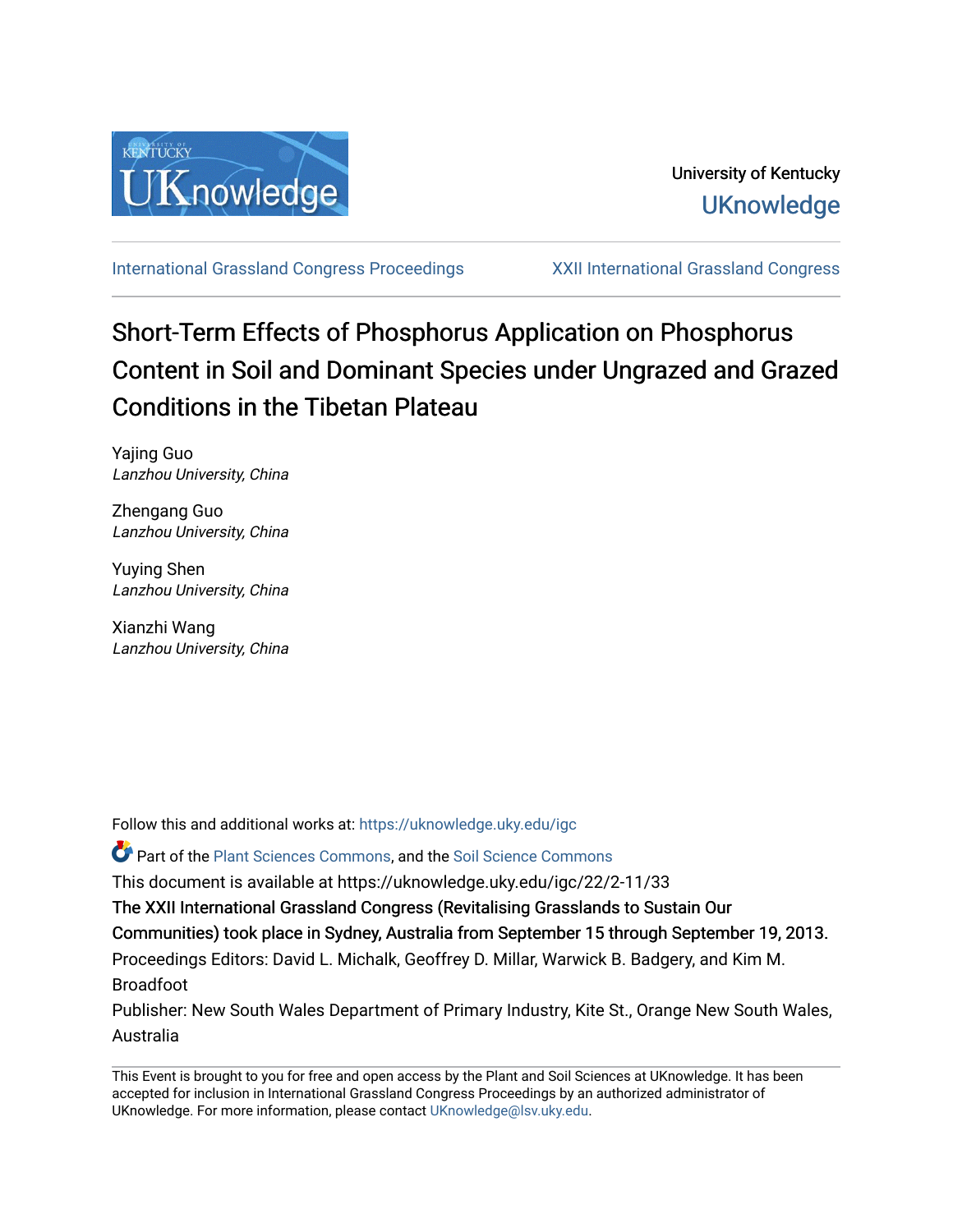# Short-term effects of phosphorus application on phosphorus content in soil and dominant species under ungrazed and grazed conditions in the Tibetan Plateau

## *Yajing Guo, Zhengang Guo, Yuying Shen and Xianzhi Wang*

College of Pastoral Agriculture Science and Technology, Lanzhou University, People's Republic of China, www.lzu.edu.cn

Contact email: guoyj2012@lzu.edu.cn

**Keywords:** Alpine meadow, phosphorus fertilize, top soil nutrients, Lyme grass.

### **Introduction**

Phosphorus (P) availability in soils is an important indicator for health and growth in plants. The available phosphorus (AP) content of alpine meadow soil in northern China is low. Previous studies of alpine meadow have reported that soil nutrient levels have been significantly improved after a 9-year enclosure (Wu *et al.* 2010b) whereas continuous grazing over 19 years reduced total P (TP) by 25% in a *Leymus chinensis* steppe (Li 2001). Many studies have shown that the application of P fertilizer can improve dry matter production and forage quality in cultivated grasslands (Shi *et al.* 2007). However, the benefits of applying P fertiliser to alpine meadow in terms of increases in soil AP content and P concentrations in plants in both grazed and ungrazed meadows are less well known. The objective of this study was to investigate the short-term effects of P application on the AP content in top soil and total P content in the foliage of dominant meadow plant species.

#### **Methods**

#### *Study sites and experimental design*

A field experiment was conducted in an alpine meadow at Xiahe, Gansu, PRC, located at the eastern region of the Qinghai-Tibetan Plateau (35°07'52"N; 102°24'35"E; 3105 m a.s.l). The climate is cold and humid with an average annual temperature of 2.6°C (with the lowest daily temperature averaging −8. 9°C and concentrated in December, January and February), precipitation of 516 mm concentrated in July, August and September, and a frost-free period of only 20 days. The soil is classified as brown calcic soil with sand texture and its pH is 7.8, which is characterised by a thin humus layer and calcification. The SOC, total N and total P content is 48.7, 2.25, 0.56 g/kg, respectively. The vegetation was dominated by *Kobresia capillifolia* and *Elymus* spp. and the main associate species are *Poa* spp, *Saussurea* spp., *Anemone* spp. (Sun *et al.* 2011) which produce  $70~100$  g DM/m<sup>2</sup>/year (Wu *et al.* 2010a).

A 64 m x 40 m area was fenced off within a grazing meadow and a similar adjacent area was selected for the ungrazed treatment. The 21 treatment plots (each 8 m x 5 m in area) were randomly allocated within the ungrazing and

grazing meadows and were fertilized with P at differing concentrations, with three replicates per treatment. Fertilizer was applied to plots at 0 (control), 118 ( $P_1$ ) and 197 ( $P_2$ ) kg P/ha in the ungrazed meadow, and at 0 (control), 118  $(P_1)$ , 197  $(P_2)$  and 299  $(P_3)$  kg P/ha in the grazed meadow. Single superphosphate with a P content of 5.2% applied to the treatment plots in May 2012. Yaks were grazed at a rate of 10 yak/ha for the growing season (April to October) which followed the grazing intensity and grazing period used by local herders for grazing alpine meadow.

Soil samples were collected at 0-10 cm (topsoil), 10-20 cm and 20-30 cm depth increments. After drying soil was crush, sieved through a 2 mm screen, and the analysed for P. Lyme grass (*Elymus nutans*) was randomly harvested for plant samplesin September, dried at 60 °C for 48h and analysed for P. Soil AP and plant P concentrations were measured by colorimetric using Molybdenum-Antimony Spectrophotometry. Statistical analyses were performed using SPSS, ver.17.0 (SPSS Inc., Chicago, IL, USA).

#### **Results and Discussion**

Under the  $P_1$  (12 kg P/ha) treatment, soil AP content decreased slightly in top soil layer for both ungrazing and grazing meadows, with the reduction in the ungrazing meadow being lower than that in grazing meadow (Fig. 1 right). Under  $P_2$  (20 kg P/ha) treatment, the AP content in the ungrazed meadow was increased (*P*<0.05) within the 0- 10 cm soil layer, but AP content below 10 cm was not significantly affected (Fig. 1-left). In the grazed meadow, the trends of soil AP content under  $P_2$  were consistent with that of the ungrazed meadow, indicating that the AP content were not significantly different among different P treatments although the AP in subsoils was low. Under  $P_3$  (30) kg P/ha) treatment, soil AP content was increased slightly but the differences are not significant in the grazing meadow, indicating that the supply of P was at saturation (Fig. 1) because P is very slow moving due to fixation by Ca and Al (Chen 2005).

Application of phosphorus increased the P concentration in plants under ungrazing and grazing conditions, particularly in August. Dominant plant from the grazing meadow had a higher P concentration than that from the ungrazed, suggesting that grazing was beneficial to plant P uptake. The P concentration in plants firstly increased and